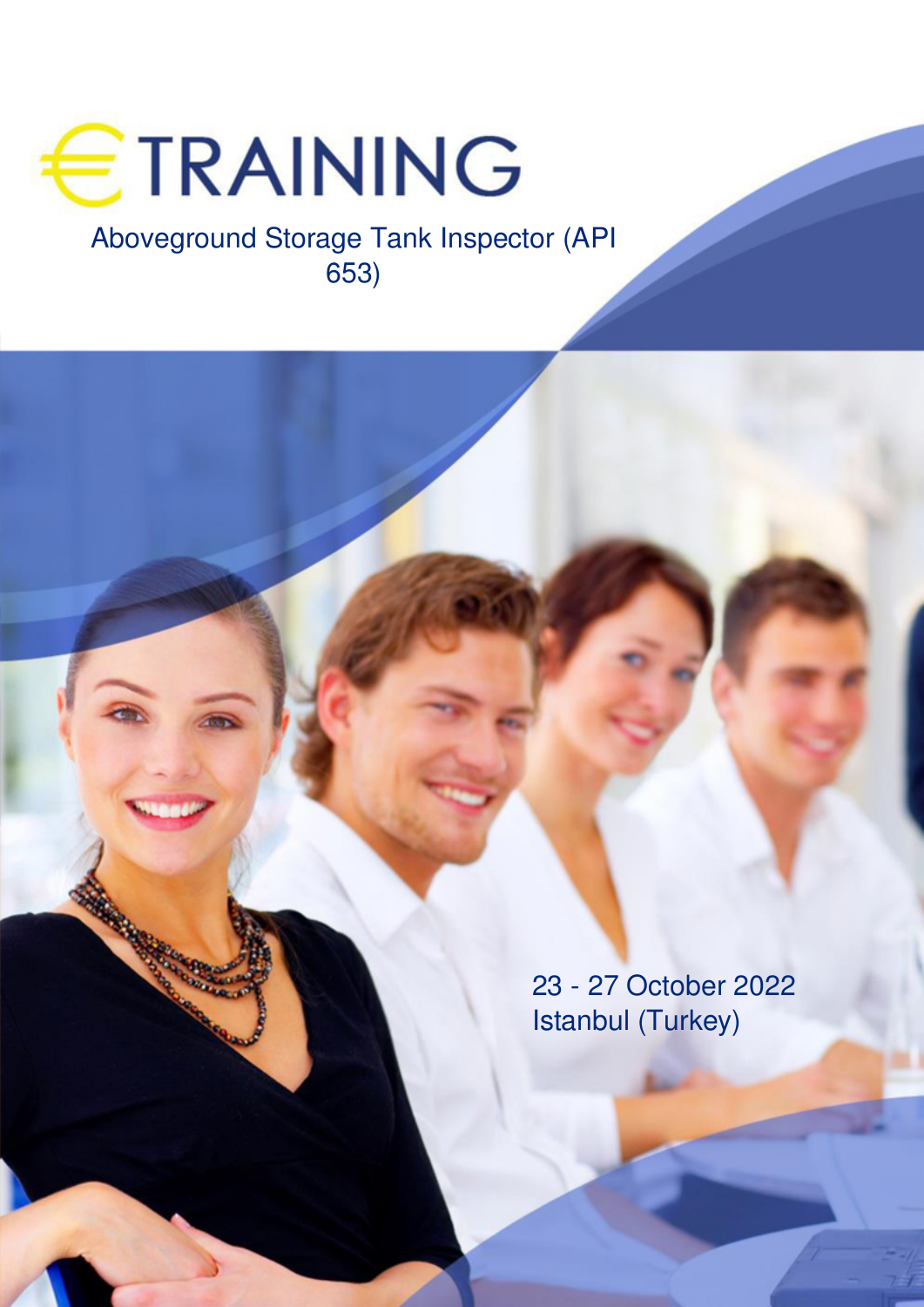

# Aboveground Storage Tank Inspector (API 653)

**REF:** E6116 **DATE:** 23 - 27 October 2022 **Venue:** Istanbul (Turkey) - **Fee:** 5400 **Euro**

#### **Introduction:**

The effective management and operation of an oil and gas terminal are essential for a successful business. The processing, transporting, and storing of crude oil and refined petroleum products, in tank farms, involves custody transfers of partner and commingled stock, significant volumes of data from various sources, and blending operations complexities. In addition, as these liquids are loaded and offloaded in bulk quantities, there is a large transfer of high value that makes it imperative for tank farm operators to efficiently manage their inventory and maximize their return on investment.

This training course provides an overview of the American Petroleum Institute API-650, API 620, and API 2610 specifications as well as the API 653 inspection standard. Emphasis is also given both as to safety as well as operability of tank farms and the training includes Seveso III Directive real-life example reports, how they were carried out, and implemented.

Upon successful completion of this training course, participants will gain knowledge on oil terminals and tank farms, methods of tank gauging, crude oil product specifications, product blending, and tank mixing, dealing with of oil spill emergencies, cleaning of crude oil and heavy product tanks, understanding and employ a work permit system, pigging operations of oil pipelines, quality assurance and control, contingency and safety procedures.

### **Course Objectives:**

At the end of this course the participants will be able to:

- In-depth knowledge of operations & management of crude oil and product terminals.
- Apply proper planning and scheduling techniques in storage & transfer systems.
- Command the various planning and transfer requirements for terminals.
- Develop good terminal management skills.
- Apply safe practices and procedures during the various operations in terminals including oil spill contingency and emergency response plans.
- Learn techniques on blending recipes for on specification products.
- Understand the limitations of tank gauging methods and learn up to date new technologies and methodologies for accurate tank measurement.
- Perform calculations for emissions discharges and dispersion with the aid of dedicated simulation software.

### **Targeted Audience:**

- Marine Terminal Managers, supervisors, and Superintendents.
- Oil and Gas refinery or product storage facility personnel.
- Oil and gas operators and engineers.
- Facility Managers and Coordinators.
- Process Engineers, Project Managers, Mechanical Engineers, Electrical Engineers, Instrumentation/Control Engineers, technical staff.
- Safety and Environmental personnel.
- Transfer Supervisors.
- Oil and Gas Cargo officials.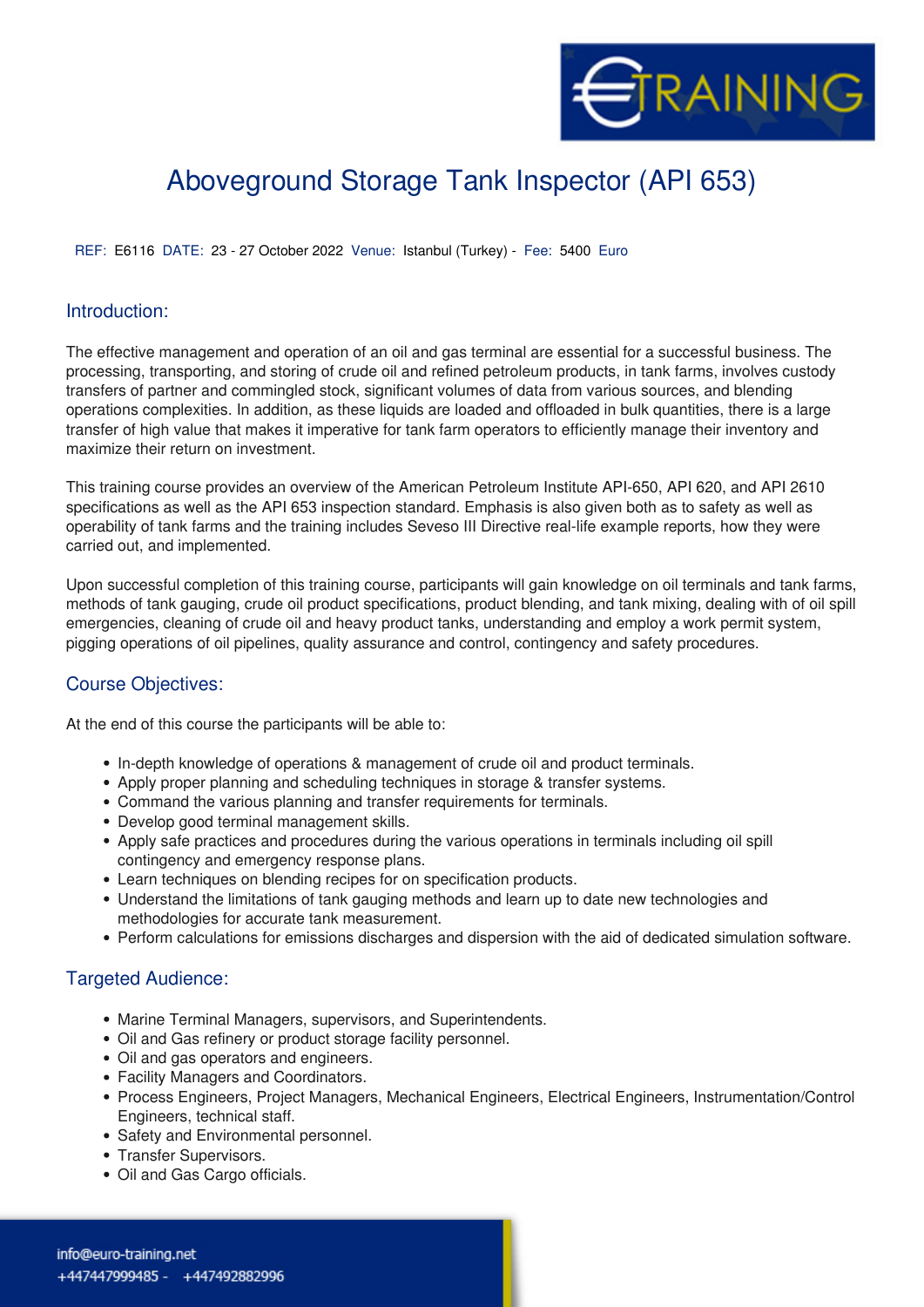

### **Course Outlines:**

## **Unit 1: Crude Oil and Product Properties:**

- Review of Energy Production and Consumption.
- Tank farm Operations, Planning, and scheduling.
- Physical, chemical & hazardous properties of Stored products.
- Effects of Physical & chemical properties on the choice of storage.
- Safety and Risk.
- Ignition sources Electrostatic charge NFPA 77.
- Fire detection, firefighting & protection.
- Case study I: Static Electricity Major accidents.
- Case study II: Jet fuel conductivity adjustment.

## **Unit 2: Tank Types, Construction & Requirements for Stored Products:**

- Tank farm's differences and purpose.
- Tank design & engineering considerations, API codes & standards :
	- Crude & Refined product Storage.
	- LNG, LPG, CNG storage.
- Roof Types.
- Fixed, Dome & Cone.
- Floating Roof, internal/external.
- Suction levels fixed/floating.
- Estimation and Measurement of Tank Emissions and Losses.
- Case Study: Emission reduction technologies, Vapor recovery units.
- Group exercise: Emissions estimation & dispersion -Simulation Calculations Use of PC's.

## **Unit 3: Tank Terminal Operations:**

- Tank farm Layout, Secondary Containment, Bund walls.
- Emergency response, Handling Oil Spills.
- Water drainage systems network and Process water treatment.
- Ship to shore Transfers, Ship Loading, and discharge process.
- The bill of lading, Custody transfer, and administration.
- Tank gauging and metering, meter proving, stock loss & Pipeline transfer loss.
- Sampling and quality control ISO 17025.
- Group exercise: Loss estimation Excel Calculations.

### **Unit 4: Terminal Management:**

- Competency Description:
- Terminal Inventory Control & Inter Tank transfers.
- Changing tanks service.
- Tank calibration/ recalibration.
- Instrumentation, flow, and level measurement.
- Spill and overfill control.
- Level alarms/ independent level alarms.
- Product Blending and Product failures.
- Excel Calculations: Blending exercise Use of PCIs.